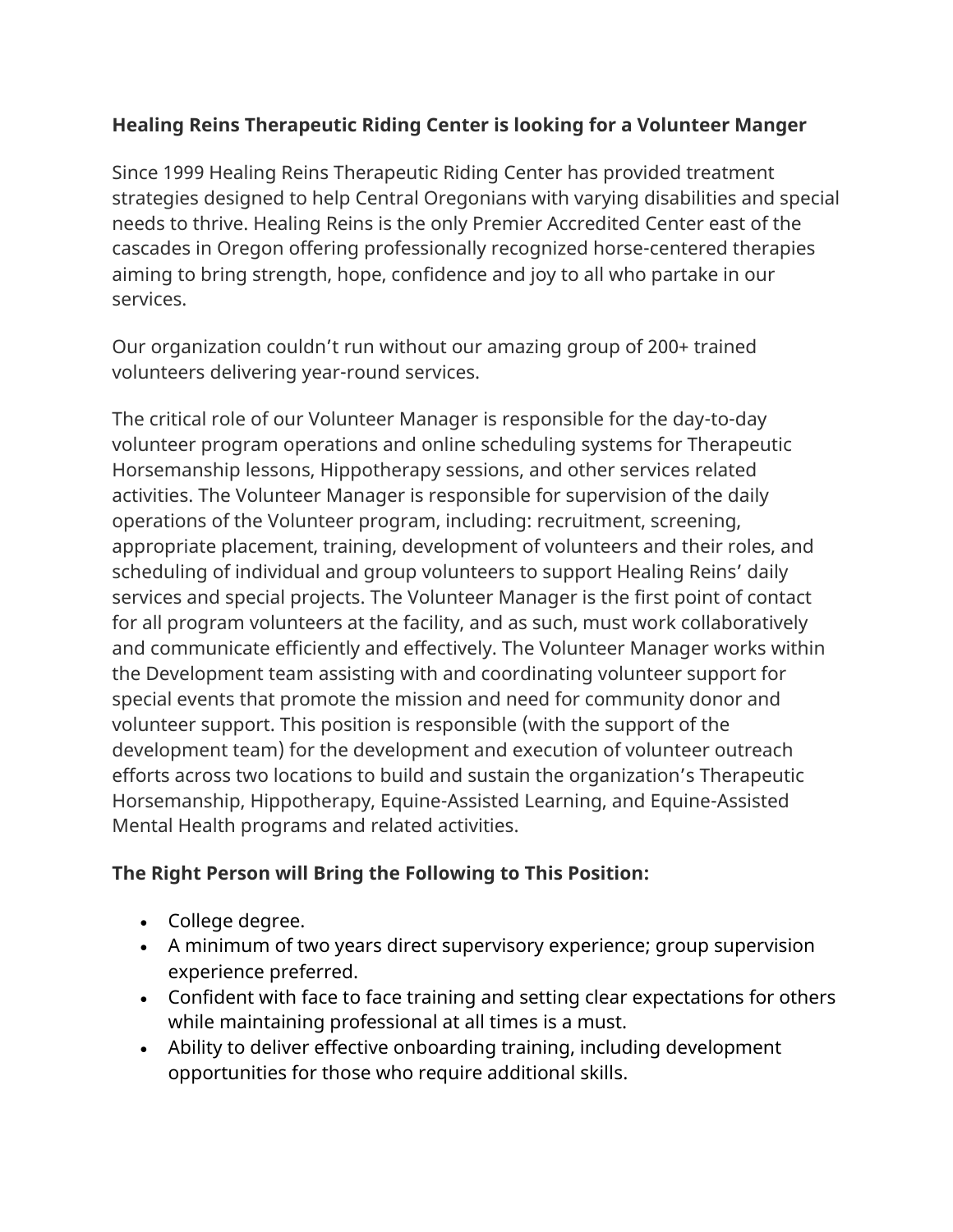- Identify the need for volunteers in the organization by knowing the priorities, plans and needs of the organization; actively recruit new volunteers by identifying opportunities to solicit volunteer needs at local events and engagement opportunities.
- Experience with budget development and management.
- Has great interpersonal skills that includes: collaboration with others, conflict resolution, negotiation skills, advocates for the organization and the team's needs, has a knack for influencing and guiding others, is able to manage a variety of volunteers of different ages, skills, backgrounds and horse experience.
- Ability to develop and maintain strong record keeping and documentation systems.
- Promotes policies that incorporate cultural competency and disability inclusion.
- Comfortability managing technology systems including: digital communication and scheduling tools, individual volunteer documentation files, database upkeep.
- Looks for ways to provide recognition, reward and retention of volunteers at Healing Reins.
- Must have a current CPR/First Aid card or the ability to obtain one within the first 30-days of employment.
- Must have proven ability to maintain clear consistent, and timely communication both verbally and in writing with riders/participants, caregivers, volunteers, and fellow staff.
- Deliver training and up to date education materials as well as communicate and enforce standard industry terms and language to be used by volunteers and ambassadors who represent Healing Reins in the barn and out in the community.
- Establish and maintain strong organizational standards.
- Develop & revise policies, processes and procedures and manage quality of procedures as pertains to volunteer trainings, transference of training information to the arena, and support systems to Healing Reins.
- Must have strong exposure to and fondness for working with and around horses. Three years of direct experience working with horses is preferred. This position requires direct interaction with the herd, and willingness to jump into the area to fill any volunteer role in any capacity.
- Must be able to create a positive and fun teaching environment for our volunteers and riders.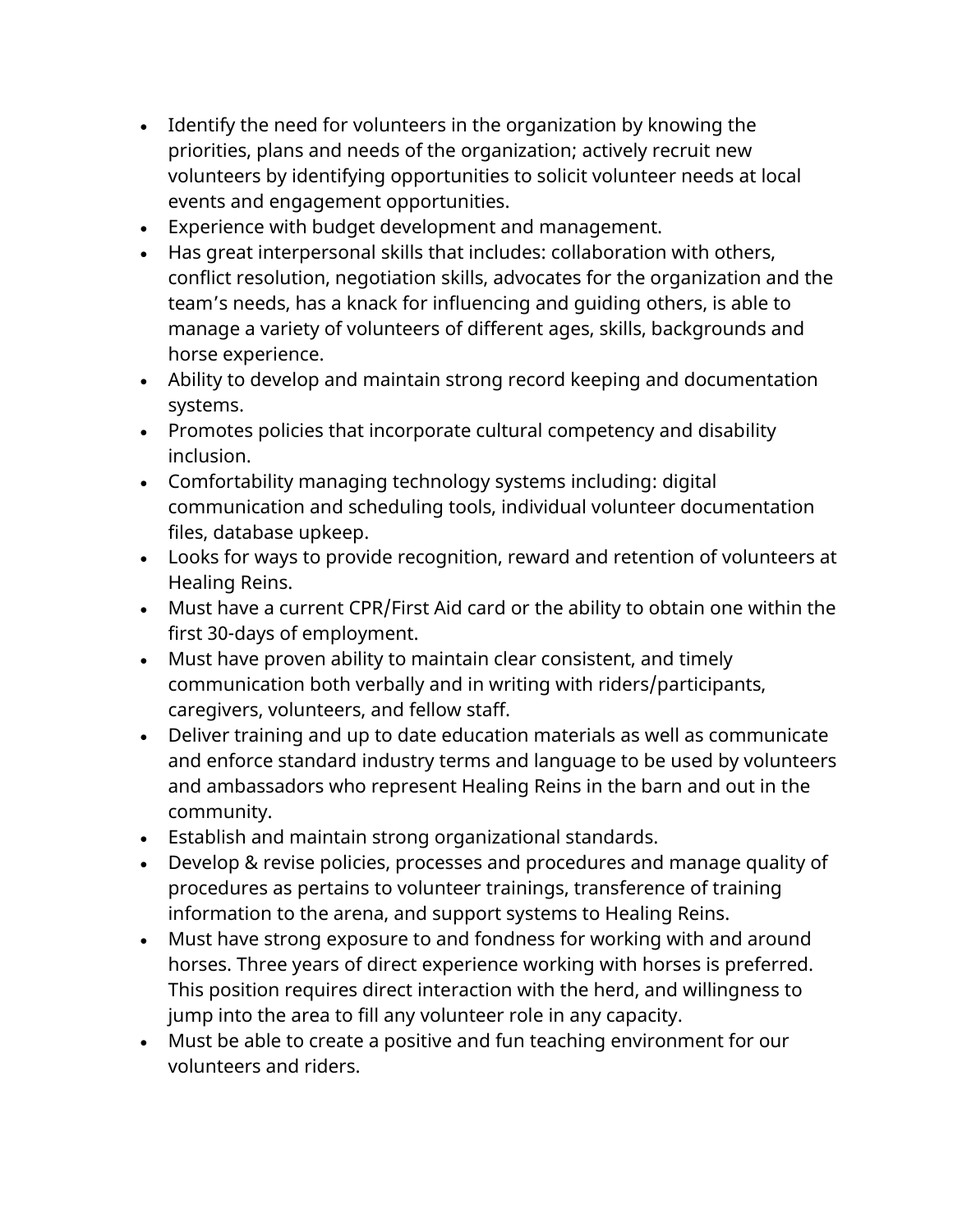- Must be willing to work in a flexible and ever-changing environment, including a barn and outside with climate changes.
- Must be willing to be physically active in the arena including: able to lift up to 50 pounds, able to jog in deep sand for short distances, and lead and manage a horse in a 60 minute lesson.
- As a non-profit, we are not able to provide any relocation compensation for this position.
- Fluent in speaking and understanding Spanish is preferred

Healing Reins Therapeutic Riding Center is an equal opportunity employer and does not discriminate on the basis of *race, color, religion (creed), gender (including gender identity (expression), sexual orientation, and pregnancy), age, national origin (ancestry), disability or genetic information, marital status, military status, or any other protected class in any of its activities or operations. We are committed to providing an inclusive and welcoming environment for all members of our staff, clients, volunteers, subcontractors, partners, vendors, and clients.* Reasonable accommodations may be made to enable individuals with disabilities to perform the essential functions of the position. A state of Oregon criminal background check and a Department of Human Services Child Welfare background check is required for employment at **HRTC** 

Please submit a resume and cover letter no later than **June 14, 2022**.

Job Type: Full-time; some special event weekend availability

Salary: \$44,000-\$54,000

## Benefits:

- Dental insurance
- 100% Covered Individual Health insurance (PPO)
- Paid time off

## Schedule:

- 8 hour shift
- Day shift
- Occasional Saturday event support